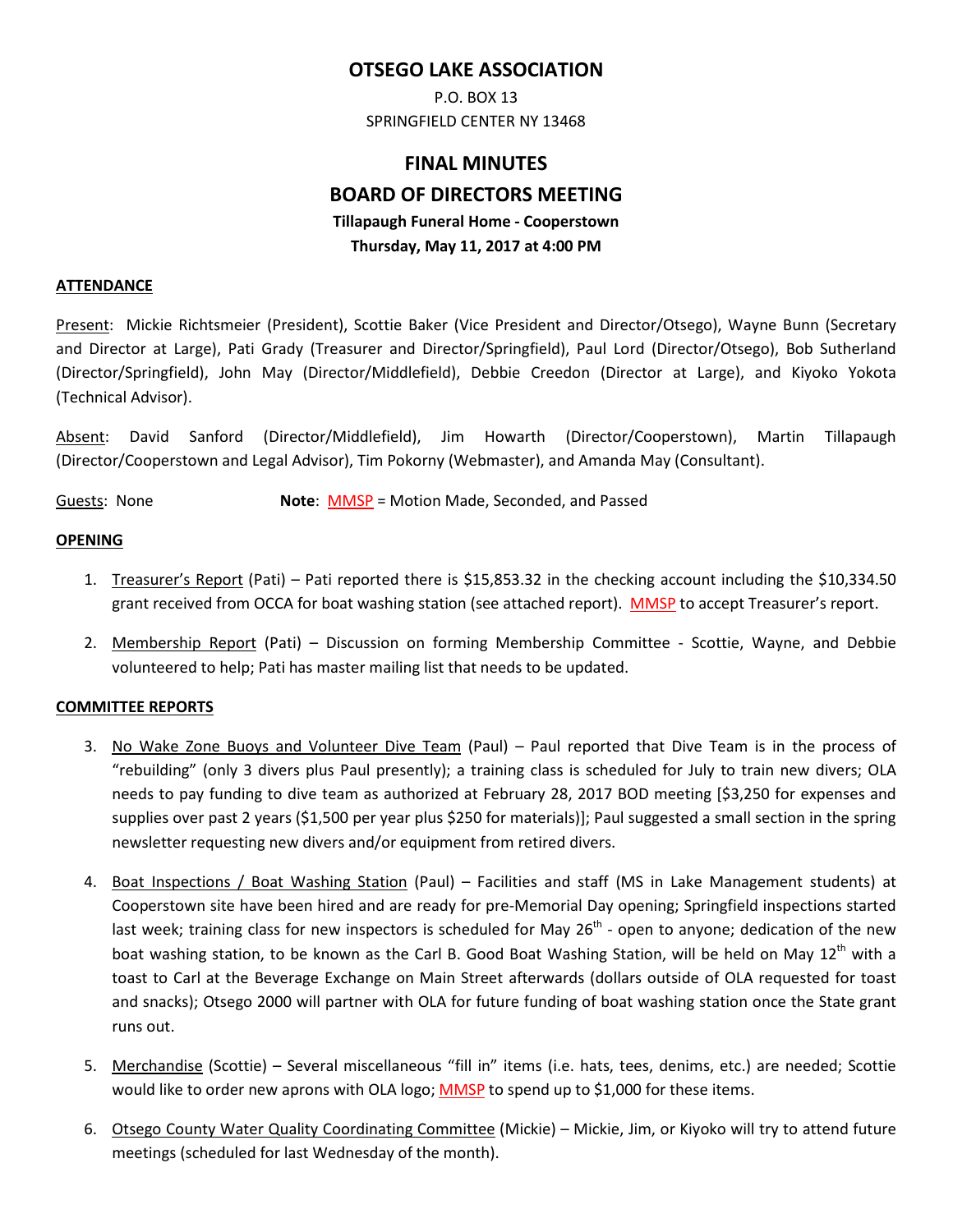- 7. Newsletter Susan O'Handley will again coordinate the spring newsletter for a late May publication (articles and authors were assigned at February BOD meeting); NYSFOLA has requested that they be added to the OLA newsletter list to keep track of events around the State (Wayne will provide e-mail address to Mickie).
- 8. Website (Tim) Everything is up to date and OK.
- 9. Coordination with Other Organizations: OCCA, Otsego 2000, and OLT (Board) Mickie will continue to work with these organizations; need to mention Otsego 2000 in OLA fall newsletter regarding their future funding for the boat washing station; Brookwood Point dedication is scheduled for May 20<sup>th</sup>; kayaks launched at Brookwood Point are washed with chlorine; Otsego Lakes Festival is scheduled for June 10<sup>th</sup> (same day as "Race the Lake" Marathon) at Glimmerglass State Park (volunteers needed to staff OLA display).
- 10. Boat Parade (Wayne) Fourth Annual "We Love Our Lake" Boat Parade will be held on Monday, July 3<sup>rd</sup> at 3:00 PM starting at Three Mile Point; Wayne will request use of BFS barge for lead boat and judging stand; Wayne will e-mail information about the parade with a quote to Pati for her press releases; MNSP for \$200 for boat parade expenses; Glimmerglass (Opera) Festival's Springfield Appreciation Concert is scheduled for Sunday, July  $2^{nd}$  at 4:00 PM; Cooperstown Community Band concert and fireworks are scheduled for Sunday, July  $2^{nd}$  at 8:00 PM; Springfield parade and Brooks BBQ/Cooperstown Community Band concert are scheduled for Tuesday, July  $4<sup>th</sup>$  at 11:00 AM and 12:00 Noon; Springfield music concert and fireworks at Glimmerglass State Park are scheduled for Tuesday, July  $4<sup>th</sup>$  at 7:30 PM.
- 11. Annual Meeting (Bob) Scheduled for Saturday, August 12 at Glimmerglass (Opera) Festival pavilion; committee will meet to plan topics and speakers; main topics will be history of former turkey farm (now opera site), Goodyear family contributions, and Goodyear Swamp boardwalk restoration project; memory board will include information on history of area properties such as Kingsley's (Swanswick), Duke's Oak summer theater, etc.

### **OLD BUSINESS**

- 12. Otsego Lake Boat Inspection Stickers and Boater Safety Pamphlets (Wayne) Debbie and Wayne will work on a system to attach a sticker on boats launched into the lake indicating that the boats have been inspected (and washed if necessary); Debbie, Wayne, and Jim will work on a boater safety pamphlet to be given to boaters, motel guests, camp renters, etc.
- 13. Water Quality Monitoring Buoy at Five Mile Point (Kiyoko)– Kiyoko has received word that her \$69,000 grant application to the National Science Foundation has been awarded and will allow an upgraded buoy to be a fully automated system to monitor a dozen parameters simultaneously – not just temperature and light; Kiyoko would like the new buoy located in the middle of the lake off Five Mile Point (deepest point in the lake) but the Otsego County Sheriff's Department staff is resisting the location due to potential boater safety issues; Kiyoko, Martin, Jim and Paul will request a meeting with Sheriff Devlin to resolve the issues; permission from the Five Mile Point Condo Association (nearest upstream landowner) is also needed for State permit; a portion (\$2,723) of the \$7,105 NYS Water Resources Institute Grant that Kiyoko and Paul were awarded will fund supplies to deploy and maintain the automated buoy.

Note: Since the May BOD Board meeting, both the Sheriff and Five Mile Point Condo Association have signed off on the mid-lake location for the new buoy; paperwork has been submitted to NYS Department of State.

14. Update on Hickory Grove Project (Mickie) – A law suit by area residents has been filed against the Town of Otsego Town Board and the Town's Code Enforcement Officer regarding approval of this project; Otsego 2000 is coordinating dollar donations for the law suit.